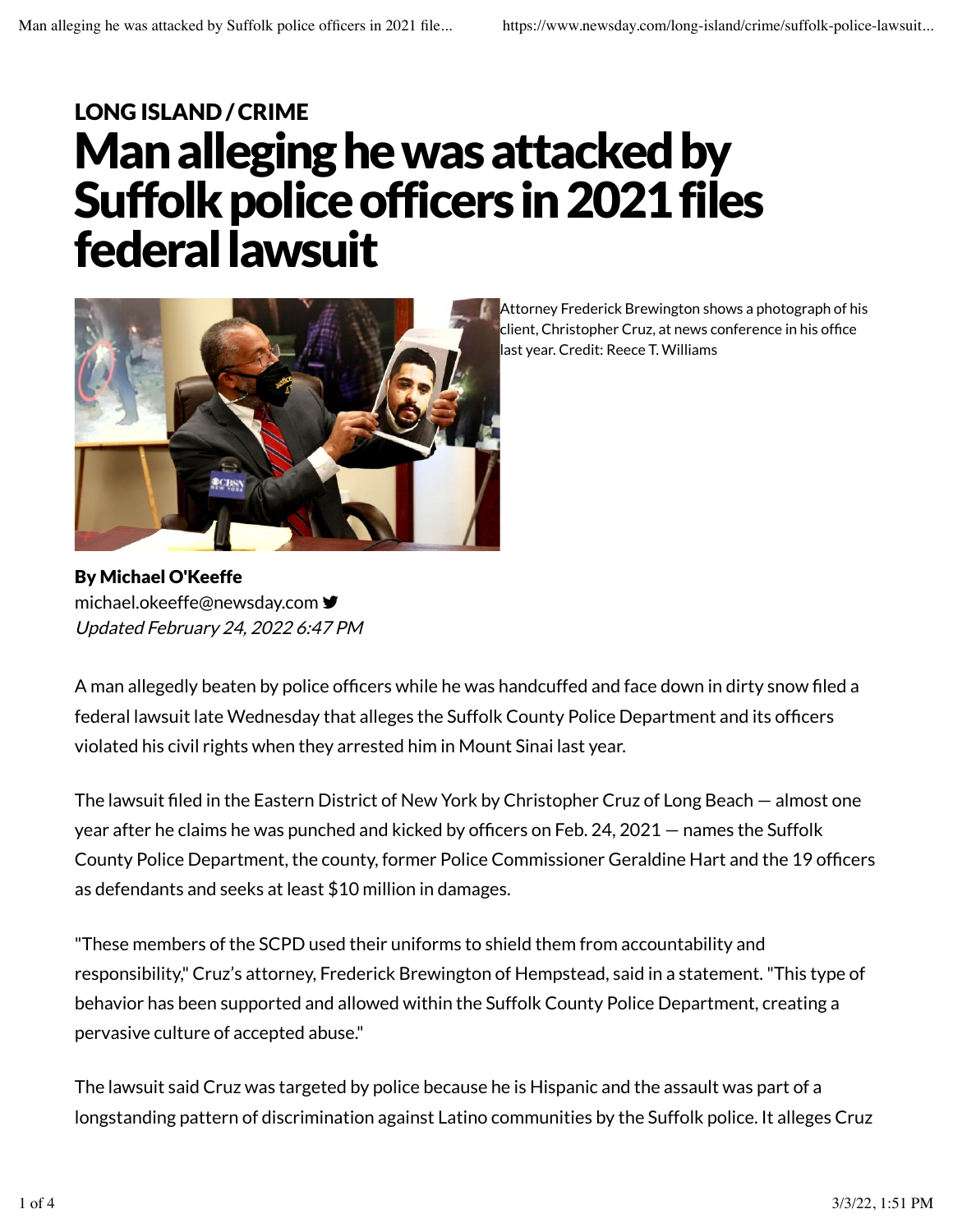was subjected to hate-filled taunts and slurs by officers who beat him last year. One defendant told Cruz as he was handcuffed with his face to the ground to "eat the (expletive) snow, you (ethnic slur)," according to the lawsuit. The complaint also claims a cop told Cruz, "You are lucky you didn't get a bullet in your (expletive) face."

Suffolk County officials did not immediately respond to requests for comment. The police department and Hart also declined comment, both saying it would be inappropriate to discuss pending litigation. The Suffolk Police Benevolent Association also declined to comment on pending litigation.

Suffolk Officer Matthew Cameron, listed as a defendant in the lawsuit, was charged in December with second-degree offering a false instrument after allegedly submitting a false police report about the incident. Cameron, who has pleaded not guilty, is the only officer to face criminal charges in the incident, which the lawsuit said is further evidence of a coverup.

Suffolk police said in February 2021 that Cruz had stolen a Jeep Grand Cherokee and used it to ram a police car at a gas station. He fled the scene and crashed into a snow bank, then rammed another police vehicle. Police said two officers were injured during the incident.

## Sign up for the NewsdayTV newsletter

From breaking news to special features and documentaries, the NewsdayTV team is covering the issues that matter to you.

Email address Sign up

By clicking Sign up, you agree to our privacy policy.

The lawsuit, however, alleges that Cruz was attempting to leave the gas station when his vehicle was struck by a police car driven by Officer Frank Filiberto, a defendant in the case. Filiberto "deliberately lied" when he said he was injured after Cruz rammed his. Other officers also filed false statements that said Cruz had rammed police vehicles, the complaint said.

Cruz surrendered and was pulled from his vehicle and handcuffed. He was then kicked, punched and pushed to the ground. According to the lawsuit, at least 15 officers participated in the attack or failed to intervene. Many of the facts alleged in the lawsuit were captured on body camera video. Criminal justice experts told Newsday last year that the video contradicted an officer's sworn accusation that